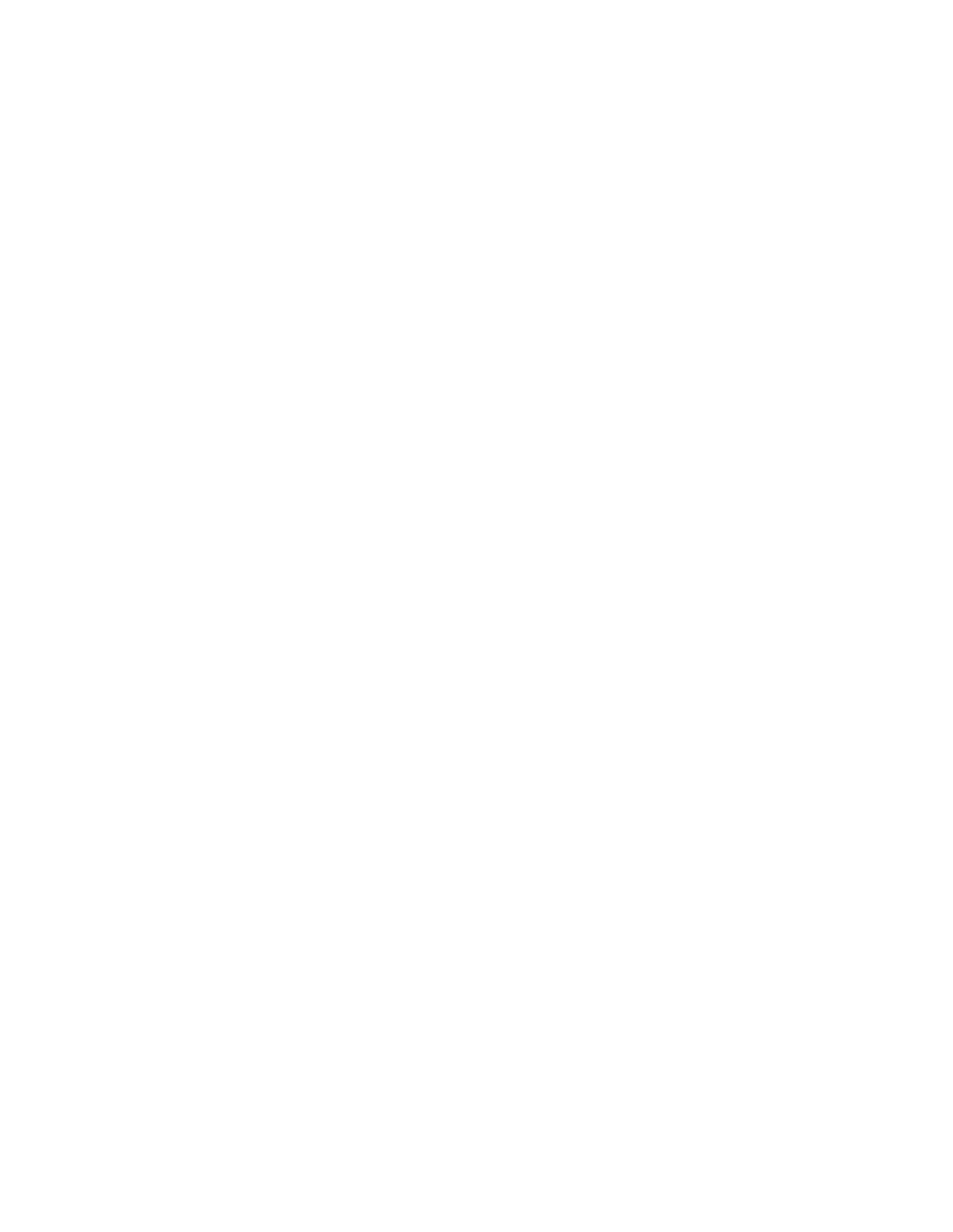#### <span id="page-2-0"></span>**201 REVIEW PROCESS**

The CODE discusses approvals and permits necessary before development. The Boulder County Transportation Department is a referral agency in the development review process, and a general overview of the review process by the Transportation Department is included in the Boulder County Multimodal Transportation Standards. The submittal requirements for each type of project will be different depending on the scope and location of the improvements. The requirements for a commercial building addition, a new roadway, a new bridge, channel restoration, and construction of a single-family residence will all vary from each other, depending on specific site conditions and impacts.

#### **202 BOULDER COUNTY PROJECTS**

For projects sponsored by Boulder County, the county has adopted the FIR/FOR terminology used by CDOT and has specific submittal requirements at each phase of the project. A preliminary grading and drainage plan and drainage report are required at the FIR, and a final drainage and grading plan and drainage report are required at the FOR.

#### **203 PRIVATE PROJECTS**

To facilitate the submittal process for both the applicant and the county, a pre-application conference with the Boulder County Transportation Department may be required of land-use permit applicants whose projects involve floodplain, road, access, traffic concerns, parking design and engineering, vehicular movement patterns and volumes, or any other transportation-related concern. The need for a pre-application conference with the Boulder County Transportation Department will be determined by the Land Use Department in consultation with the County Engineer. The pre-application conference shall include a discussion regarding current regulations, required submittal procedures, potential drainage problems and solutions, and specific submittal requirements.

#### **204 DRAINAGE PLANS AND REPORTS**

The purpose of the preliminary and final drainage plan and report is to identify existing site conditions and drainage problems, as well as those anticipated to result from development (whether on site or off site), and to present conceptual and final solutions to those problems. All plans and reports shall be submitted as a single pdf document, printable to scale on  $8\frac{1}{2} \times 11$  or  $11 \times 17$  paper.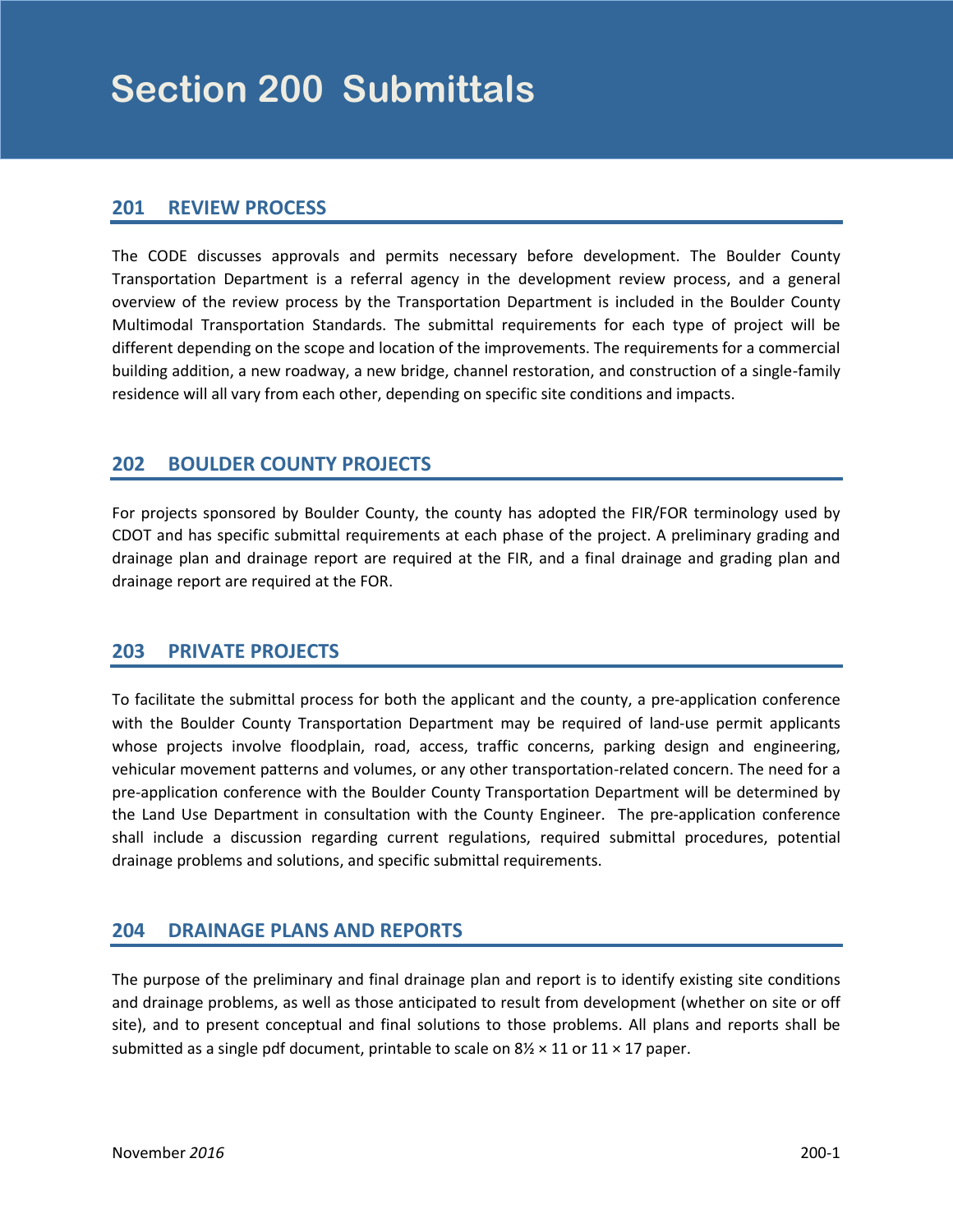<span id="page-3-0"></span>The format and contents of the drainage plan and report are specified in the Drainage Plan Checklist and the Drainage Report Checklist, included as Figures 200-1 and 200-2. These checklists shall be included as appendices to the drainage report. All checklist items are required for both preliminary and final plans and reports unless they are not applicable because of the project location or scope. Preliminary plans and reports must include a final version of all items relating to existing conditions and a conceptual version of all items relating to proposed conditions.

Each plan and report shall be prepared by a professional engineer licensed in Colorado. The report shall contain a certification page that states the following:

I hereby certify that this plan and report for the [preliminary][final] drainage design of [Project Name/Name of Development] was prepared by me, or under my direct supervision, in accordance with the provisions of the Boulder County Storm Drainage Criteria Manual.

Registered Professional Engineer (Affix Seal) and Affix Seal)

State of Colorado No.

Preliminary drainage plans and reports for private projects should be submitted early enough in the project for the county to have the opportunity to provide feedback on the conceptual design before proceeding to final design. Final drainage plans and reports must be submitted and accepted prior to project approval. The project schedule should include several weeks of review time for county staff for both the preliminary and final submittals. The final drainage plan and report shall be included as part of the construction documents for all facilities affected by the drainage plan.

#### **205 ADDITIONAL PRE-PROJECT REQUIREMENTS**

Depending on the nature and location of a project, multiple other permits and requirements from state and federal agencies may be required. Section 1400, Environmental and Regulatory Permitting discusses several of the requirements that may apply. Section 300, Policy discusses county and FEMA floodplain policies and requirements. Section 1300, Construction Water Quality provides guidance on when a stormwater management plan is required and how to develop one. These sections should be reviewed to ensure all necessary permits are acquired and applicable policies and regulations are followed. The certification page in the final drainage report shall include the following statement:

I hereby certify that to the best of my professional knowledge all applicable state and federal permits, clearances, and environmental compliances have been obtained.

Registered Professional Engineer (Affix Seal) and Affix Seal)

State of Colorado No.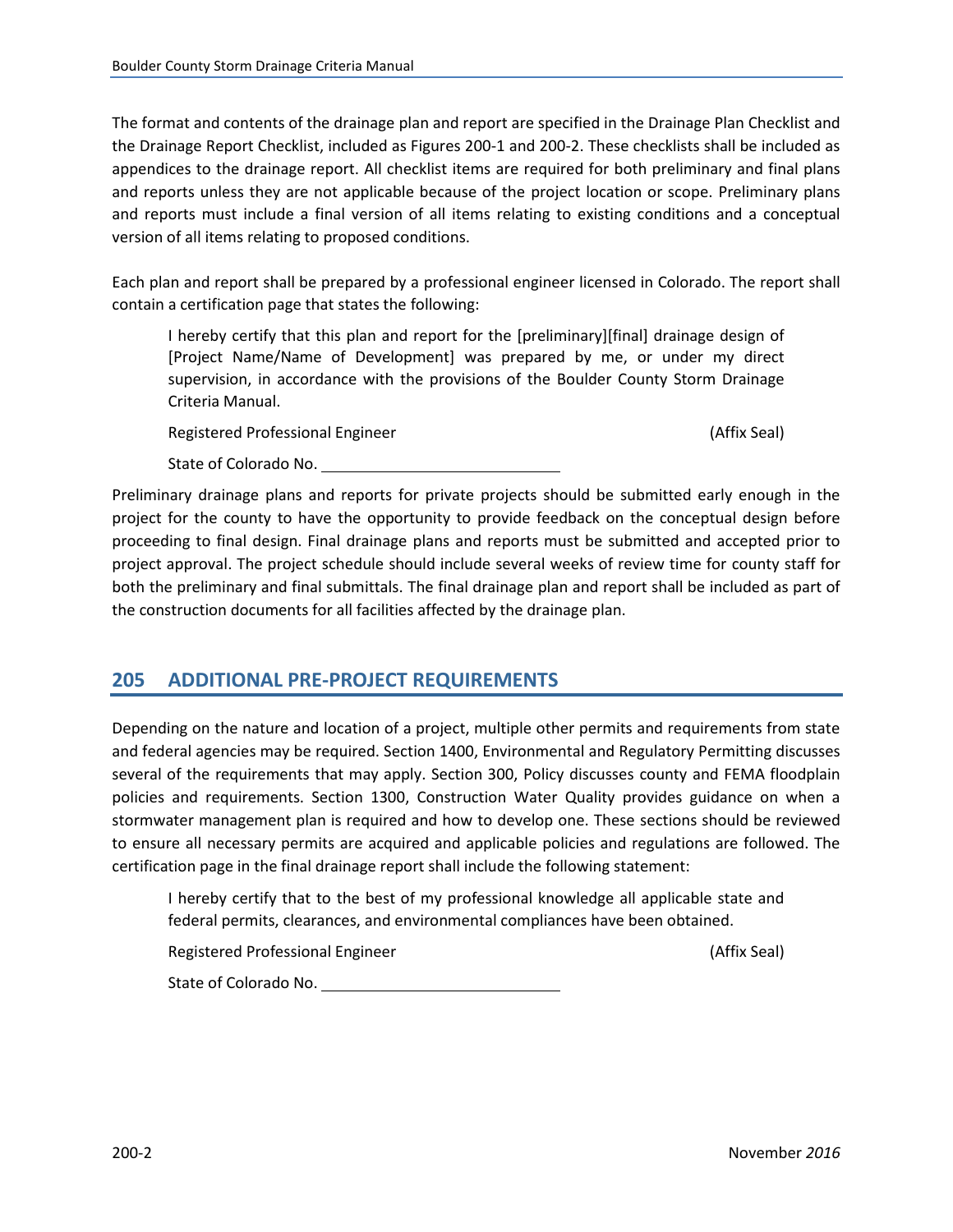#### <span id="page-4-0"></span>**206 AS-BUILT REQUIREMENTS**

The special provisions for surveying within the project specifications for construction shall include a requirement that as-built information be developed during construction to document the as-built location and elevation of the improvements. Specific requirements will be determined by the County Engineer on a case-by-case basis, but a minimum requirement will be that the Contractor legibly mark the plans with any field changes and notify the engineer of any significant changes. For private projects, the construction contractor or design engineer may be required to submit as-built drawings in CAD in a format specified by the county. As-built information may not be required for single-family residence construction that has no major drainage infrastructure.

As-built survey information shall include the following items:

- 1. Locations and elevations for abutments, wingwalls, retaining walls, or other structures.
- 2. Bridge superstructure and substructure locations and elevations.
- 3. Invert elevations, locations, and lengths for pipes, culverts, and inlets.
- 4. Rim elevations and locations for manholes and inlets.
- 5. Top-of-wall and invert elevations and locations of all detention and permanent water quality facilities and appurtenances.
- 6. Any other items required by the engineer.

#### **207 REFERENCES**

**Boulder County Land Use Department, 2015.** *Land Use Code*, prepared by the Boulder County Land Use Department, Boulder, CO.

**Boulder County, 2012.** *Boulder County Multimodal Transportation Standards*, prepared by Boulder County, Boulder, Colorado.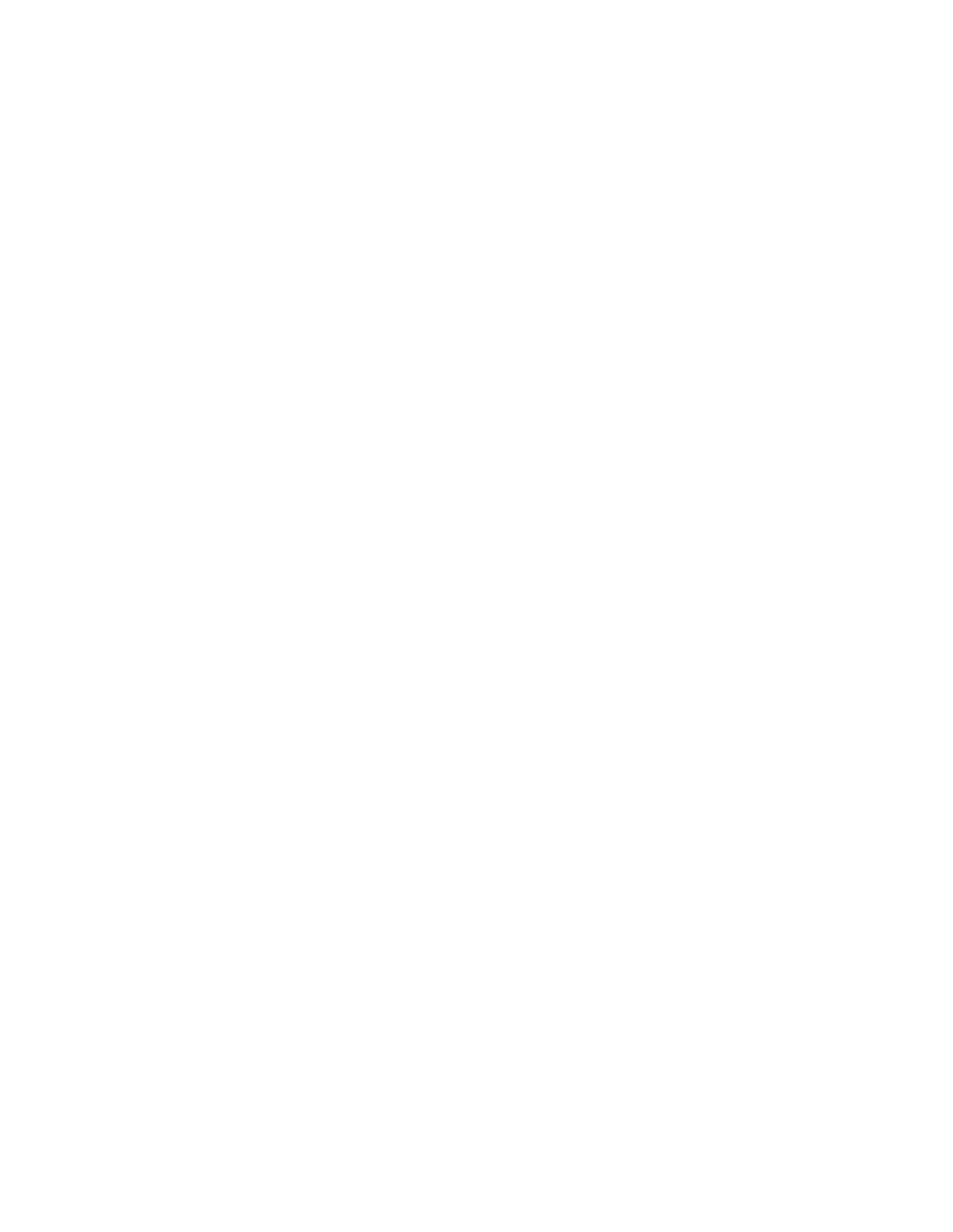## Figure 200-1. Boulder County Drainage Report Checklist

<span id="page-6-0"></span>

|     | <b>Included</b>    |     |                                                                                       |
|-----|--------------------|-----|---------------------------------------------------------------------------------------|
| Yes | <b>No</b>          | N/A | <b>Report Requirements</b>                                                            |
| 1.  | <b>Cover Sheet</b> |     |                                                                                       |
|     |                    |     | Name of Project<br>А.                                                                 |
|     |                    |     | В.<br>Address                                                                         |
|     |                    |     | C.<br>Owner                                                                           |
|     |                    |     | Developer<br>D.                                                                       |
|     |                    |     | Ε.<br>Engineer                                                                        |
|     |                    |     | F.<br><b>Boulder County Case/Project Number</b>                                       |
|     |                    |     | G.<br>Submittal and Revision Dates as applicable                                      |
| 2.  |                    |     | <b>Certification Statements</b>                                                       |
|     |                    |     | Provide certification statements in Section 200 on a fly page after the report cover. |
| 3.  |                    |     | <b>General Location and Description</b>                                               |
|     |                    |     | Name of Project<br>А.                                                                 |
|     |                    |     | Site Vicinity Map<br>1.                                                               |
|     |                    |     | Township, Range, Section, 1/4 Section<br>2.                                           |
|     |                    |     | All roadways adjacent to and within the project area<br>3.                            |
|     |                    |     | Names of surrounding developments and their land use/zoning<br>4.                     |
|     |                    |     | Description of Property<br>В.                                                         |
|     |                    |     | 1.<br>Area in acres                                                                   |
|     |                    |     | 2.<br>Ground cover, vegetation, site topography, slopes, etc.                         |
|     |                    |     | NRCS soil classification map and discussion<br>3.                                     |
|     |                    |     | Major and minor drainageways<br>4.                                                    |
|     |                    |     | Regulatory floodplains (FEMA or Boulder County)<br>5.                                 |
|     |                    |     | <b>Existing irrigation facilities</b><br>6.                                           |
|     |                    |     | Significant geologic features<br>7.                                                   |
|     |                    |     | Existing and proposed land use activities<br>8.                                       |
|     |                    |     | 9.<br>Geotechnical/groundwater investigation information                              |
| 4.  |                    |     | <b>Drainage Basins and Subbasins</b>                                                  |
|     |                    |     | <b>Major Drainage Basins</b><br>Α.                                                    |
|     |                    |     | Onsite/offsite major drainage basin characteristics and flow patterns<br>1.           |
|     |                    |     | Discussion of all planning studies that affect major drainageways<br>2.               |
|     |                    |     | Discussion of the condition of channels within or adjacent to the<br>3.               |
|     |                    |     | project including need for improvement                                                |
|     |                    |     | Discussion of impacts of offsite flow patterns under fully developed<br>4.            |
|     |                    |     | conditions                                                                            |
|     |                    |     | <b>Minor Drainage Basins</b><br>В.                                                    |
|     |                    |     | Onsite/offsite minor drainage basin characteristics and flow patterns<br>1.           |
|     |                    |     | Discussion of impact to/by irrigation facilities<br>2.                                |
|     |                    |     | Discussion of impacts of offsite flow patterns under fully developed<br>3.            |
|     |                    |     | conditions                                                                            |
| 5.  |                    |     | Drainage Design Criteria                                                              |
|     |                    |     | Applicable Regulations and Permits<br>А.                                              |
|     |                    |     | County criteria and permits<br>1.                                                     |
|     |                    |     | 2.<br>Other criteria and permits (FEMA, UDFCD, 404, ESA, etc.)                        |
|     |                    |     |                                                                                       |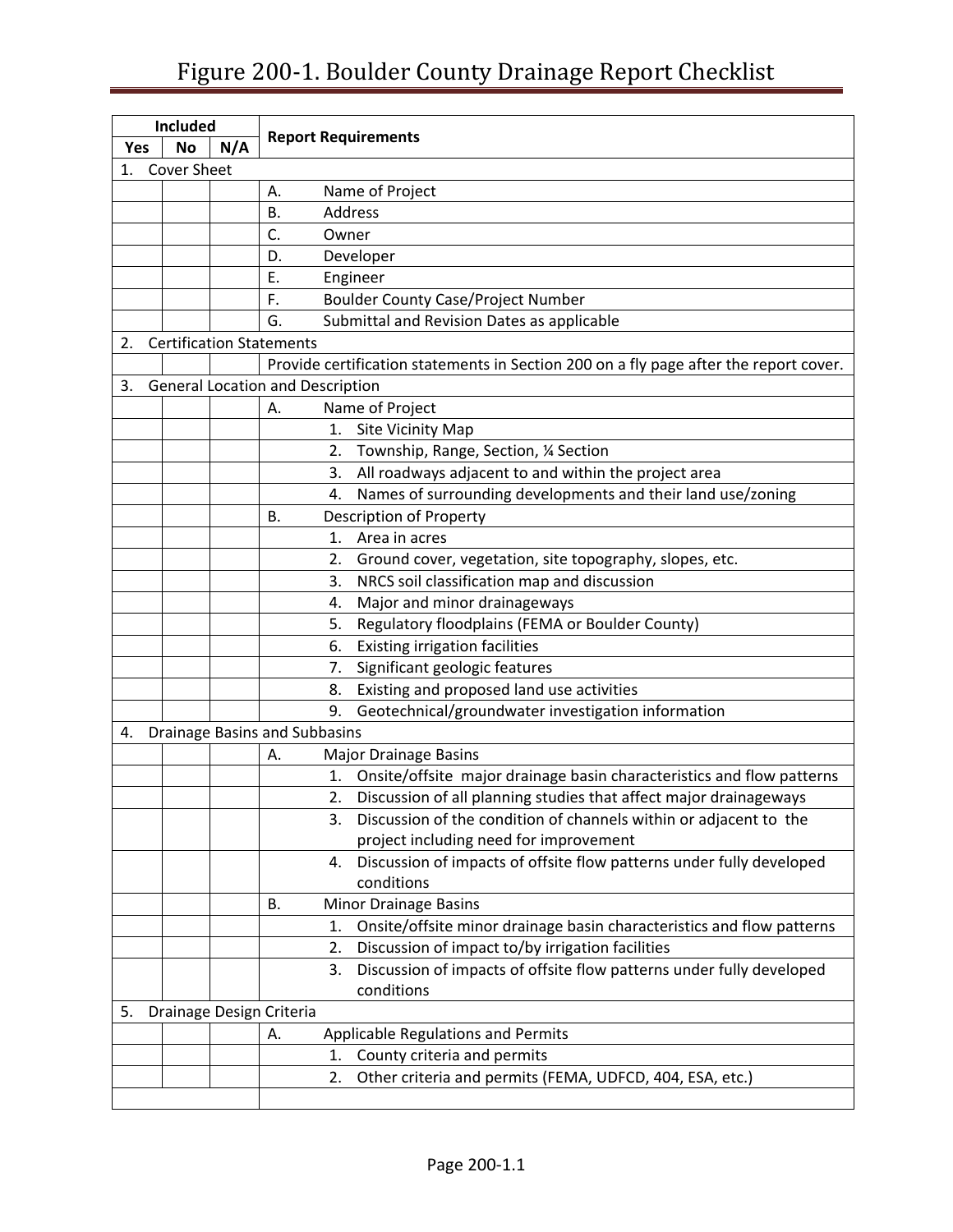### Figure 200-1. Boulder County Drainage Report Checklist

| <b>Included</b> |                        |  |                                                                               |  |  |
|-----------------|------------------------|--|-------------------------------------------------------------------------------|--|--|
| Yes             | <b>No</b><br>N/A       |  | <b>Report Requirements</b>                                                    |  |  |
|                 |                        |  | <b>B.</b><br>Drainage Studies, Outfall Systems Plans, Site Constraints        |  |  |
|                 |                        |  | Discuss previous drainage studies or master plans for the project site<br>1.  |  |  |
|                 |                        |  | and adjacent areas and their influence on facility designs                    |  |  |
|                 |                        |  | Discuss previous drainage studies or master plans for the project site<br>2.  |  |  |
|                 |                        |  | and adjacent areas and their influence on facility designs                    |  |  |
|                 |                        |  | Discuss impacts to stormwater design caused by site constraints such<br>3.    |  |  |
|                 |                        |  | as streets, utilities, light rail rapid transit, existing structures, etc.    |  |  |
|                 |                        |  | C.<br>Hydrology                                                               |  |  |
|                 |                        |  | Runoff calculation methods<br>1.                                              |  |  |
|                 |                        |  | 2.<br>Design storm(s)                                                         |  |  |
|                 |                        |  | Design rainfall<br>3.                                                         |  |  |
|                 |                        |  | Detention calculations (drainage area map, storage, release rate, etc.)<br>4. |  |  |
|                 |                        |  | D.<br><b>Hydraulics</b>                                                       |  |  |
|                 |                        |  | Velocity and capacity calculations for inlets, culverts, channels, etc.<br>1. |  |  |
|                 |                        |  | HGL calculation methods and loss coefficients<br>2.                           |  |  |
|                 |                        |  | 3.<br>Water surface profile calculation methods                               |  |  |
|                 |                        |  | E.<br><b>Water Quality</b>                                                    |  |  |
|                 |                        |  | Proposed construction BMPs and source controls<br>1.                          |  |  |
|                 |                        |  | 2.<br>Identify permanent water quality design criteria                        |  |  |
|                 |                        |  | F.<br>Groundwater                                                             |  |  |
|                 |                        |  | Discuss groundwater investigations/impacts/remediation per 404.3              |  |  |
| 6.              | <b>Facility Design</b> |  |                                                                               |  |  |
|                 |                        |  | <b>Stormwater Conveyance Facilities</b><br>Α.                                 |  |  |
|                 |                        |  | General conveyance concepts<br>1.                                             |  |  |
|                 |                        |  | Use of ecological design components<br>2.                                     |  |  |
|                 |                        |  | 3.<br>Proposed drainage paths and patterns                                    |  |  |
|                 |                        |  | Storm sewer and inlet sizes/locations, tributary areas, peak flows<br>4.      |  |  |
|                 |                        |  | Outfall locations, flow rates, energy dissipation<br>5.                       |  |  |
|                 |                        |  | Method of conveyance from outfall to major drainageway including<br>6.        |  |  |
|                 |                        |  | capacity evaluation                                                           |  |  |
|                 |                        |  | Open channel, ditch, and swale designs<br>7.                                  |  |  |
|                 |                        |  | Allowable street capacity<br>8.                                               |  |  |
|                 |                        |  | Maintenance and easement requirements<br>9.                                   |  |  |
|                 |                        |  | 10. Offsite facilities needed to convey flow to major drainageway             |  |  |
|                 |                        |  | В.<br>Detention Storage and Permanent Water Quality                           |  |  |
|                 |                        |  | Detention design and release rates including overflow spillway<br>1.          |  |  |
|                 |                        |  | Outfall location and energy dissipation<br>2.                                 |  |  |
|                 |                        |  | 3.<br>Discharge conveyance to nearest major drainageway                       |  |  |
|                 |                        |  | Draft maintenance agreement and easement requirements*<br>4.                  |  |  |
|                 |                        |  | Exemption being requested and documentation provided<br>5.                    |  |  |

\*A signed maintenance agreement is required prior to final acceptance.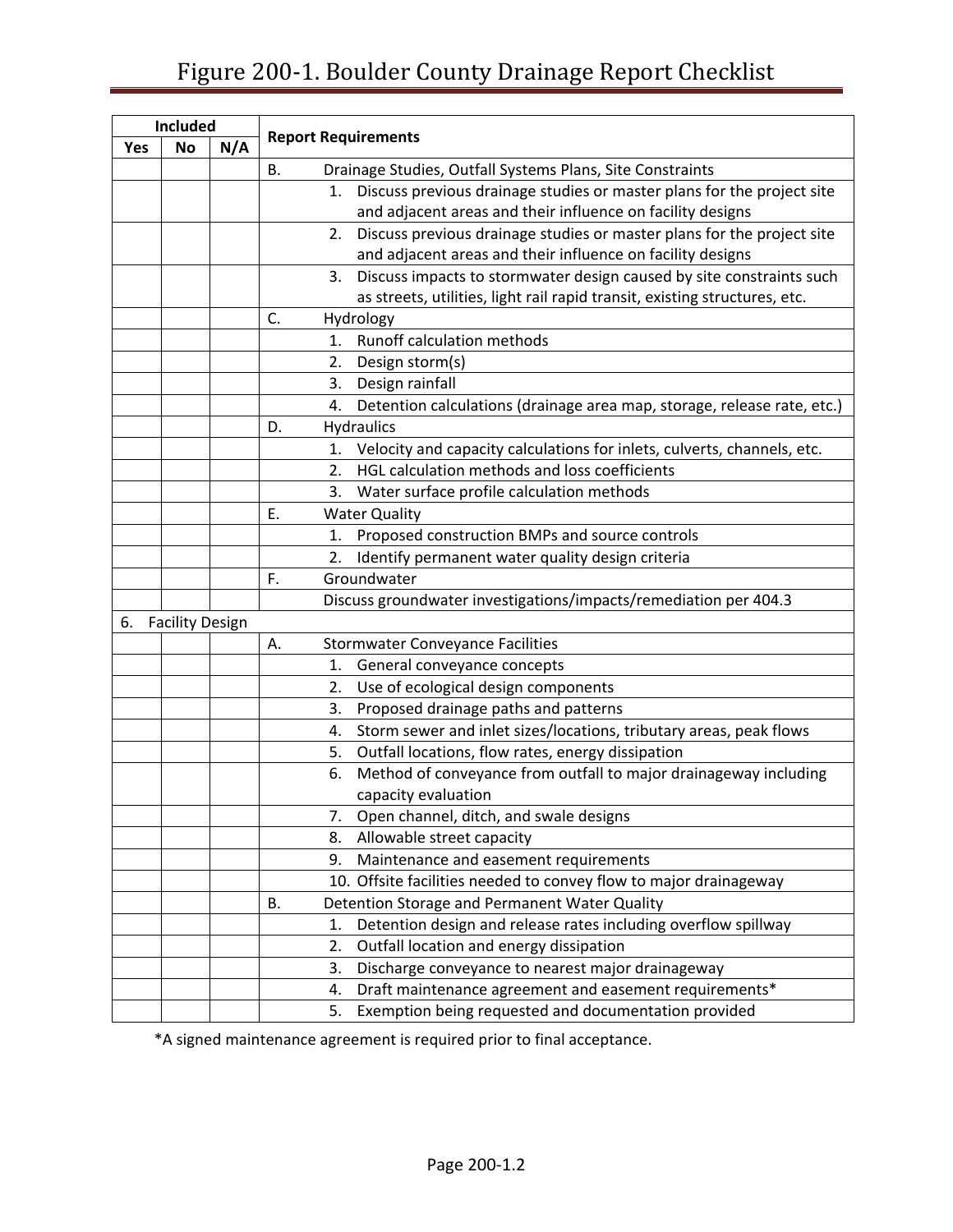## Figure 200-1. Boulder County Drainage Report Checklist

| <b>Included</b>   |            |     |                                                                                |  |  |
|-------------------|------------|-----|--------------------------------------------------------------------------------|--|--|
| Yes               | <b>No</b>  | N/A | <b>Report Requirements</b>                                                     |  |  |
|                   |            |     | C.<br>Floodplain                                                               |  |  |
|                   |            |     | Source of floodplain information (FEMA, UDFCD, Boulder County)<br>1.           |  |  |
|                   |            |     | 2.<br>Project impacts to the floodplain                                        |  |  |
|                   |            |     | 3.<br>Required modification studies                                            |  |  |
|                   |            |     | Acknowledgement of required floodplain development permit<br>4.                |  |  |
| Conclusions<br>7. |            |     |                                                                                |  |  |
|                   |            |     | Compliance with Standards<br>А.                                                |  |  |
|                   |            |     | Β.<br>Variances                                                                |  |  |
|                   |            |     | C.<br><b>Effectiveness of Drainage Concept</b>                                 |  |  |
| 8.<br>References  |            |     |                                                                                |  |  |
|                   |            |     | Reference all criteria, master plans, reports, and technical information used. |  |  |
| 9.                | Appendices |     |                                                                                |  |  |
|                   |            |     | <b>Hydrologic calculations</b><br>А.                                           |  |  |
|                   |            |     | <b>Hydraulic calculations</b><br><b>B.</b>                                     |  |  |
|                   |            |     | Detention and Permanent Water Quality calculations<br>C.                       |  |  |
|                   |            |     | References (copies of pertinent portions of reference materials)<br>D.         |  |  |